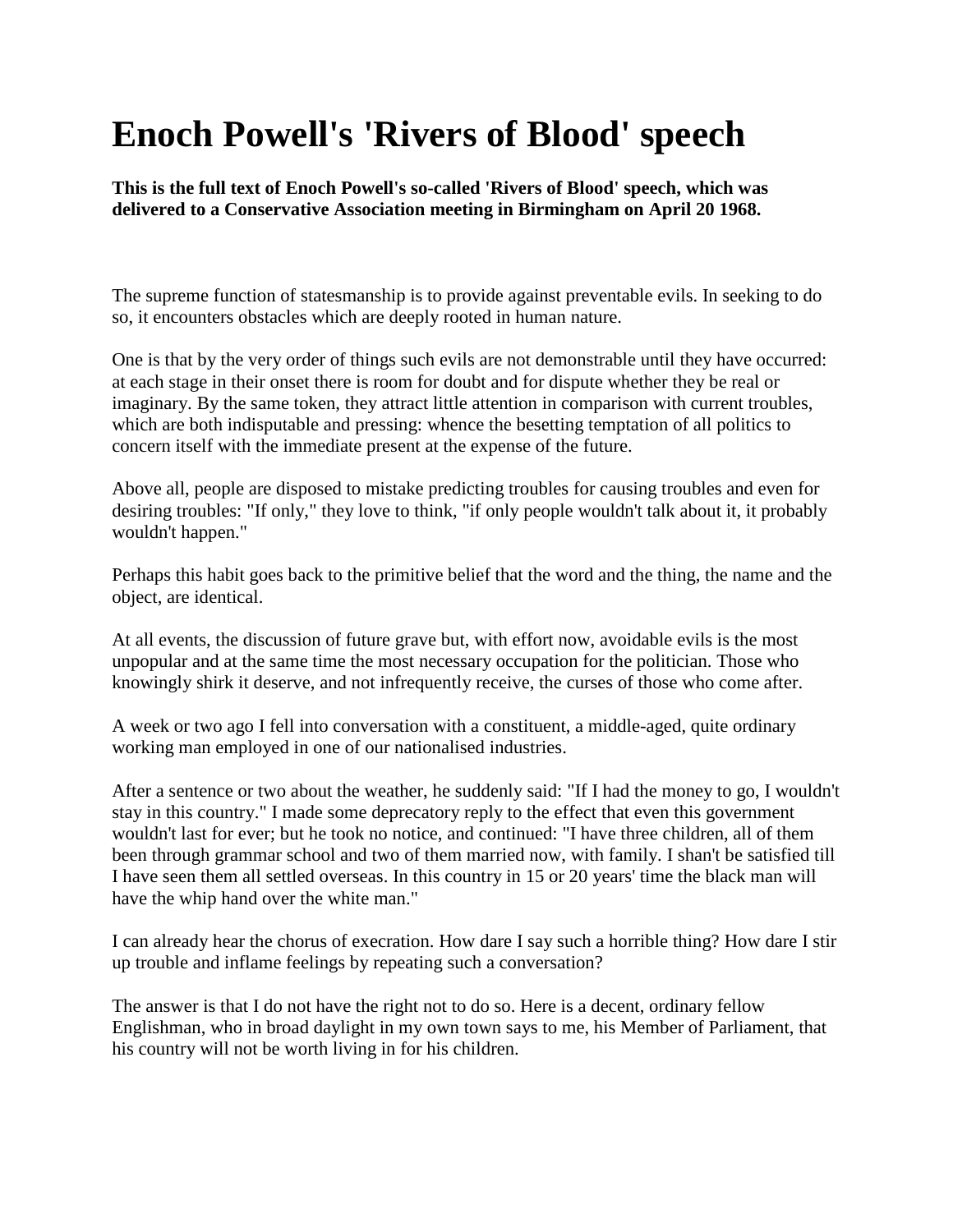I simply do not have the right to shrug my shoulders and think about something else. What he is saying, thousands and hundreds of thousands are saying and thinking - not throughout Great Britain, perhaps, but in the areas that are already undergoing the total transformation to which there is no parallel in a thousand years of English history.

In 15 or 20 years, on present trends, there will be in this country three and a half million Commonwealth immigrants and their descendants. That is not my figure. That is the official figure given to parliament by the spokesman of the Registrar General's Office.

There is no comparable official figure for the year 2000, but it must be in the region of five to seven million, approximately one-tenth of the whole population, and approaching that of Greater London. Of course, it will not be evenly distributed from Margate to Aberystwyth and from Penzance to Aberdeen. Whole areas, towns and parts of towns across England will be occupied by sections of the immigrant and immigrant-descended population.

As time goes on, the proportion of this total who are immigrant descendants, those born in England, who arrived here by exactly the same route as the rest of us, will rapidly increase. Already by 1985 the native-born would constitute the majority. It is this fact which creates the extreme urgency of action now, of just that kind of action which is hardest for politicians to take, action where the difficulties lie in the present but the evils to be prevented or minimised lie several parliaments ahead.

The natural and rational first question with a nation confronted by such a prospect is to ask: "How can its dimensions be reduced?" Granted it be not wholly preventable, can it be limited, bearing in mind that numbers are of the essence: the significance and consequences of an alien element introduced into a country or population are profoundly different according to whether that element is 1 per cent or 10 per cent.

The answers to the simple and rational question are equally simple and rational: by stopping, or virtually stopping, further inflow, and by promoting the maximum outflow. Both answers are part of the official policy of the Conservative Party.

It almost passes belief that at this moment 20 or 30 additional immigrant children are arriving from overseas in Wolverhampton alone every week - and that means 15 or 20 additional families a decade or two hence. Those whom the gods wish to destroy, they first make mad. We must be mad, literally mad, as a nation to be permitting the annual inflow of some 50,000 dependants, who are for the most part the material of the future growth of the immigrant-descended population. It is like watching a nation busily engaged in heaping up its own funeral pyre. So insane are we that we actually permit unmarried persons to immigrate for the purpose of founding a family with spouses and fiancés whom they have never seen.

Let no one suppose that the flow of dependants will automatically tail off. On the contrary, even at the present admission rate of only 5,000 a year by voucher, there is sufficient for a further 25,000 dependants per annum *ad infinitum*, without taking into account the huge reservoir of existing relations in this country - and I am making no allowance at all for fraudulent entry. In these circumstances nothing will suffice but that the total inflow for settlement should be reduced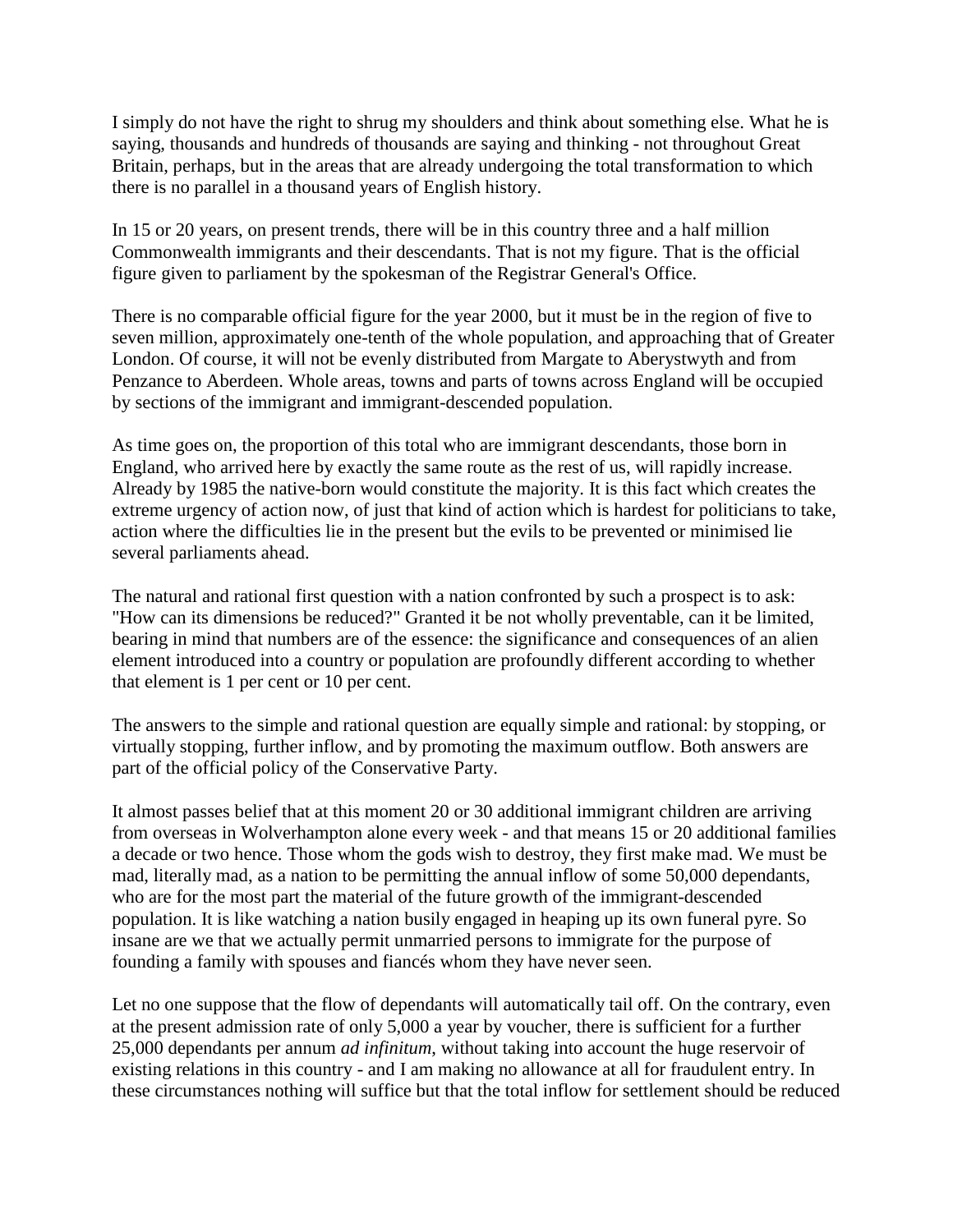at once to negligible proportions, and that the necessary legislative and administrative measures be taken without delay.

I stress the words "for settlement." This has nothing to do with the entry of Commonwealth citizens, any more than of aliens, into this country, for the purposes of study or of improving their qualifications, like (for instance) the Commonwealth doctors who, to the advantage of their own countries, have enabled our hospital service to be expanded faster than would otherwise have been possible. They are not, and never have been, immigrants.

I turn to re-emigration. If all immigration ended tomorrow, the rate of growth of the immigrant and immigrant-descended population would be substantially reduced, but the prospective size of this element in the population would still leave the basic character of the national danger unaffected. This can only be tackled while a considerable proportion of the total still comprises persons who entered this country during the last ten years or so.

Hence the urgency of implementing now the second element of the Conservative Party's policy: the encouragement of re-emigration.

Nobody can make an estimate of the numbers which, with generous assistance, would choose either to return to their countries of origin or to go to other countries anxious to receive the manpower and the skills they represent.

Nobody knows, because no such policy has yet been attempted. I can only say that, even at present, immigrants in my own constituency from time to time come to me, asking if I can find them assistance to return home. If such a policy were adopted and pursued with the determination which the gravity of the alternative justifies, the resultant outflow could appreciably alter the prospects.

The third element of the Conservative Party's policy is that all who are in this country as citizens should be equal before the law and that there shall be no discrimination or difference made between them by public authority. As Mr Heath has put it we will have no "first-class citizens" and "second-class citizens." This does not mean that the immigrant and his descendent should be elevated into a privileged or special class or that the citizen should be denied his right to discriminate in the management of his own affairs between one fellow-citizen and another or that he should be subjected to imposition as to his reasons and motive for behaving in one lawful manner rather than another.

There could be no grosser misconception of the realities than is entertained by those who vociferously demand legislation as they call it "against discrimination", whether they be leaderwriters of the same kidney and sometimes on the same newspapers which year after year in the 1930s tried to blind this country to the rising peril which confronted it, or archbishops who live in palaces, faring delicately with the bedclothes pulled right up over their heads. They have got it exactly and diametrically wrong.

The discrimination and the deprivation, the sense of alarm and of resentment, lies not with the immigrant population but with those among whom they have come and are still coming.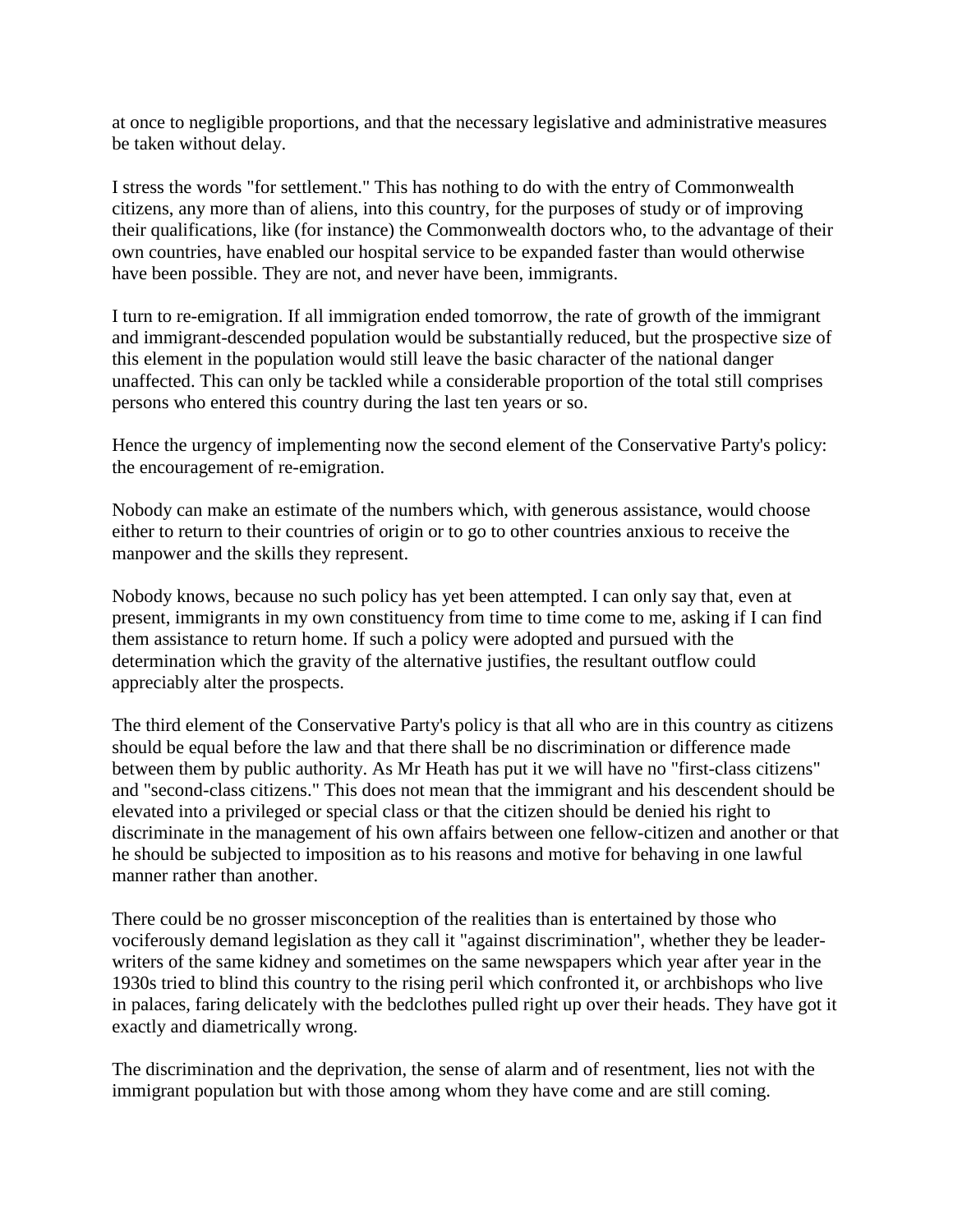This is why to enact legislation of the kind before parliament at this moment is to risk throwing a match on to gunpowder. The kindest thing that can be said about those who propose and support it is that they know not what they do.

Nothing is more misleading than comparison between the Commonwealth immigrant in Britain and the American Negro. The Negro population of the United States, which was already in existence before the United States became a nation, started literally as slaves and were later given the franchise and other rights of citizenship, to the exercise of which they have only gradually and still incompletely come. The Commonwealth immigrant came to Britain as a full citizen, to a country which knew no discrimination between one citizen and another, and he entered instantly into the possession of the rights of every citizen, from the vote to free treatment under the National Health Service.

Whatever drawbacks attended the immigrants arose not from the law or from public policy or from administration, but from those personal circumstances and accidents which cause, and always will cause, the fortunes and experience of one man to be different from another's.

But while, to the immigrant, entry to this country was admission to privileges and opportunities eagerly sought, the impact upon the existing population was very different. For reasons which they could not comprehend, and in pursuance of a decision by default, on which they were never consulted, they found themselves made strangers in their own country.

They found their wives unable to obtain hospital beds in childbirth, their children unable to obtain school places, their homes and neighbourhoods changed beyond recognition, their plans and prospects for the future defeated; at work they found that employers hesitated to apply to the immigrant worker the standards of discipline and competence required of the native-born worker; they began to hear, as time went by, more and more voices which told them that they were now the unwanted. They now learn that a one-way privilege is to be established by act of parliament; a law which cannot, and is not intended to, operate to protect them or redress their grievances is to be enacted to give the stranger, the disgruntled and the agent-provocateur the power to pillory them for their private actions.

In the hundreds upon hundreds of letters I received when I last spoke on this subject two or three months ago, there was one striking feature which was largely new and which I find ominous. All Members of Parliament are used to the typical anonymous correspondent; but what surprised and alarmed me was the high proportion of ordinary, decent, sensible people, writing a rational and often well-educated letter, who believed that they had to omit their address because it was dangerous to have committed themselves to paper to a Member of Parliament agreeing with the views I had expressed, and that they would risk penalties or reprisals if they were known to have done so. The sense of being a persecuted minority which is growing among ordinary English people in the areas of the country which are affected is something that those without direct experience can hardly imagine.

I am going to allow just one of those hundreds of people to speak for me: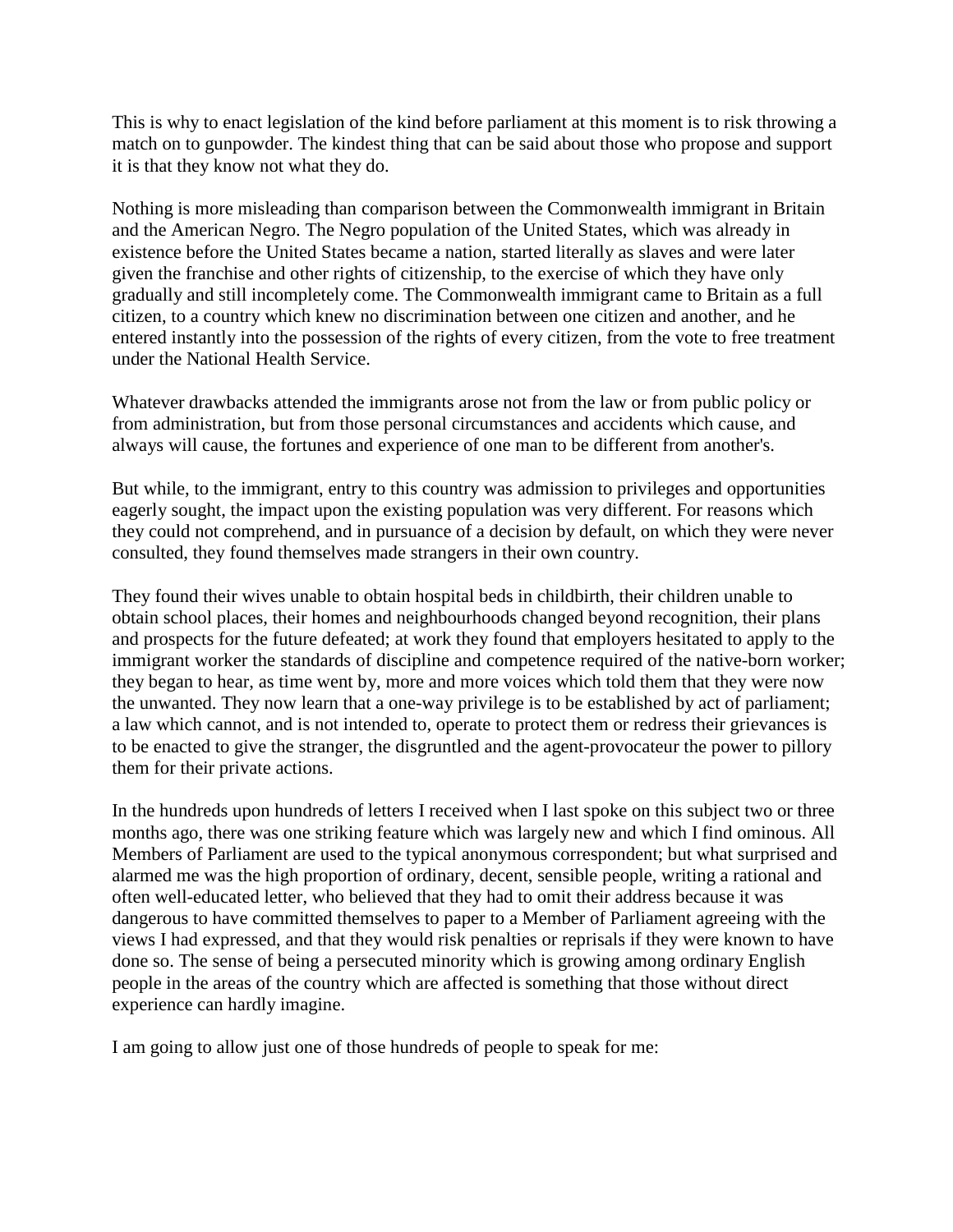"Eight years ago in a respectable street in Wolverhampton a house was sold to a Negro. Now only one white (a woman old-age pensioner) lives there. This is her story. She lost her husband and both her sons in the war. So she turned her seven-roomed house, her only asset, into a boarding house. She worked hard and did well, paid off her mortgage and began to put something by for her old age. Then the immigrants moved in. With growing fear, she saw one house after another taken over. The quiet street became a place of noise and confusion. Regretfully, her white tenants moved out.

"The day after the last one left, she was awakened at 7am by two Negroes who wanted to use her 'phone to contact their employer. When she refused, as she would have refused any stranger at such an hour, she was abused and feared she would have been attacked but for the chain on her door. Immigrant families have tried to rent rooms in her house, but she always refused. Her little store of money went, and after paying rates, she has less than £2 per week. "She went to apply for a rate reduction and was seen by a young girl, who on hearing she had a seven-roomed house, suggested she should let part of it. When she said the only people she could get were Negroes, the girl said, "Racial prejudice won't get you anywhere in this country." So she went home.

"The telephone is her lifeline. Her family pay the bill, and help her out as best they can. Immigrants have offered to buy her house - at a price which the prospective landlord would be able to recover from his tenants in weeks, or at most a few months. She is becoming afraid to go out. Windows are broken. She finds excreta pushed through her letter box. When she goes to the shops, she is followed by children, charming, wide-grinning piccaninnies. They cannot speak English, but one word they know. "Racialist," they chant. When the new Race Relations Bill is passed, this woman is convinced she will go to prison. And is she so wrong? I begin to wonder."

The other dangerous delusion from which those who are wilfully or otherwise blind to realities suffer, is summed up in the word "integration." To be integrated into a population means to become for all practical purposes indistinguishable from its other members.

Now, at all times, where there are marked physical differences, especially of colour, integration is difficult though, over a period, not impossible. There are among the Commonwealth immigrants who have come to live here in the last fifteen years or so, many thousands whose wish and purpose is to be integrated and whose every thought and endeavour is bent in that direction.

But to imagine that such a thing enters the heads of a great and growing majority of immigrants and their descendants is a ludicrous misconception, and a dangerous one.

We are on the verge here of a change. Hitherto it has been force of circumstance and of background which has rendered the very idea of integration inaccessible to the greater part of the immigrant population - that they never conceived or intended such a thing, and that their numbers and physical concentration meant the pressures towards integration which normally bear upon any small minority did not operate.

Now we are seeing the growth of positive forces acting against integration, of vested interests in the preservation and sharpening of racial and religious differences, with a view to the exercise of